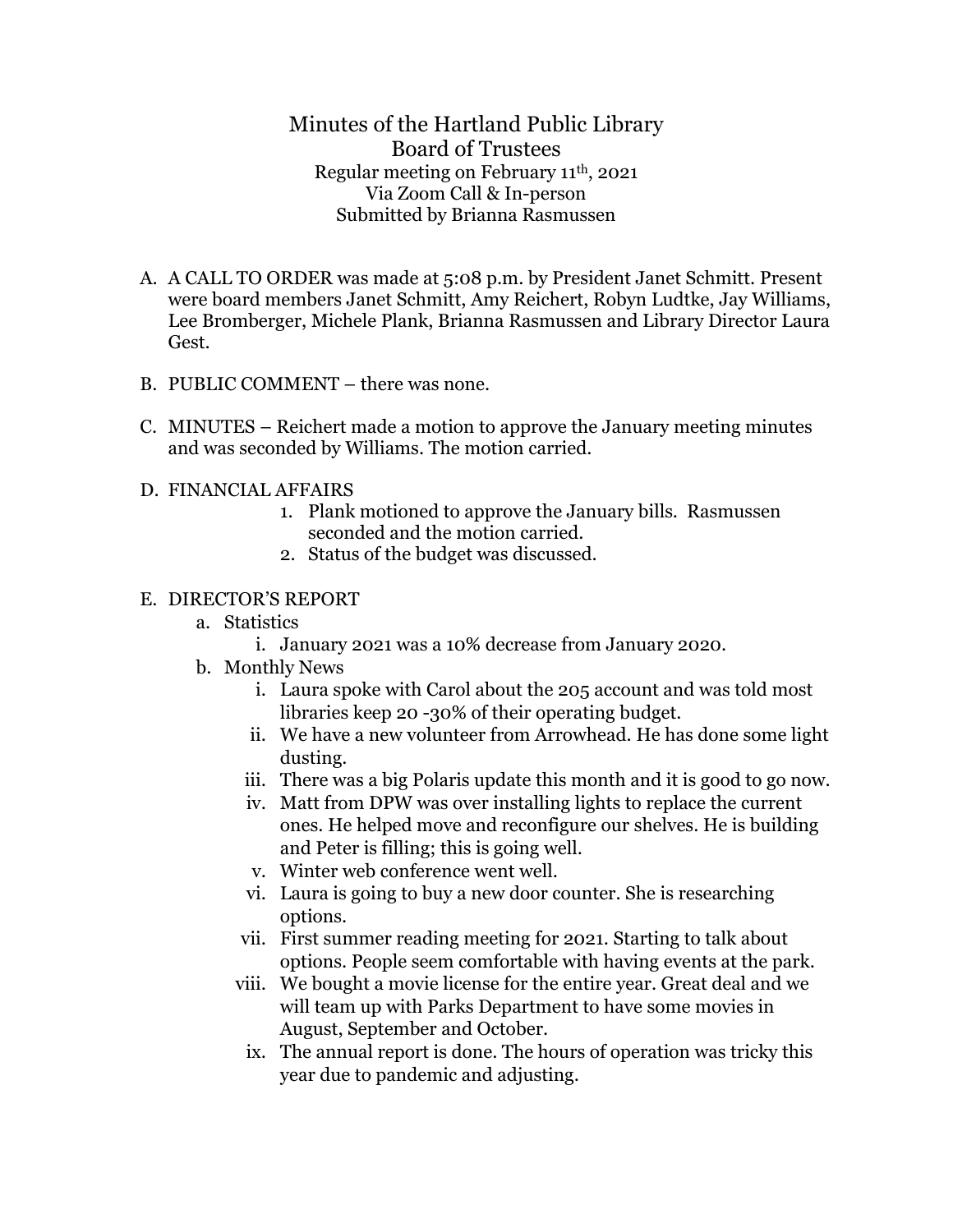- x. Two staff members are going on international vacations. Laura has strongly encouraged the team members to quarantine once they return for precautionary measures.
- xi. For the first time Laura had an interaction with a patron that ended with a police call. The police were very helpful.
	- 1. The board discussed current safety and what updates may be needed.
- xii. There was an issue with a frozen toilet in the Women's restroom.
- xiii. No longer quarantining books for 24 hours. We will be the  $7<sup>th</sup>$ bridges library to stop quarantining books.
- xiv. Laura picked out carpet on Tuesday. They will be here in time for March.

## F. OLD BUSINESS

- a. Donor recognition on website
	- i. There is already a form on our website so Laura is going to look into updating the format.

## G. NEW BUSINESS

- a. Act/Approve 2020 Annual Report
	- i. Reichert moves to approve the 2020 Annual Report and Bromberger seconded. The motion carried.
	- ii. President Janet signed the Annual Report.
- b. Review Library Behavior Policy
	- i. Laura asked to change the name from Behavior Policy to Code of Conduct.
	- ii. Laura presented updates to the Behavior Policy/Code of Conduct and options for adding verbiage.
- c. A motion was made by Reichert to adopt the revisions, the change of name from "Behavior Policy" to "Code of Conduct" and the addition of "Any person who is asked to leave the Library as a result of the violation of these guidelines and refuses to do so shall be considered to be trespassing and may be subject to permanent exclusion from the Library and/or arrest. Any patron whose privileges have been denied by the Library Director may appeal the decision to the Hartland Library Board of Trustees." Ludtke seconded and the motion carried.
- d. Discussed different options for enforcing and creating an incident report.
	- i. Binder with documentation of incidents.
	- ii. Printed out Code of Conduct verbiage for staff to readily provide verbiage if needed.
	- iii. Make sure clear chain of command.